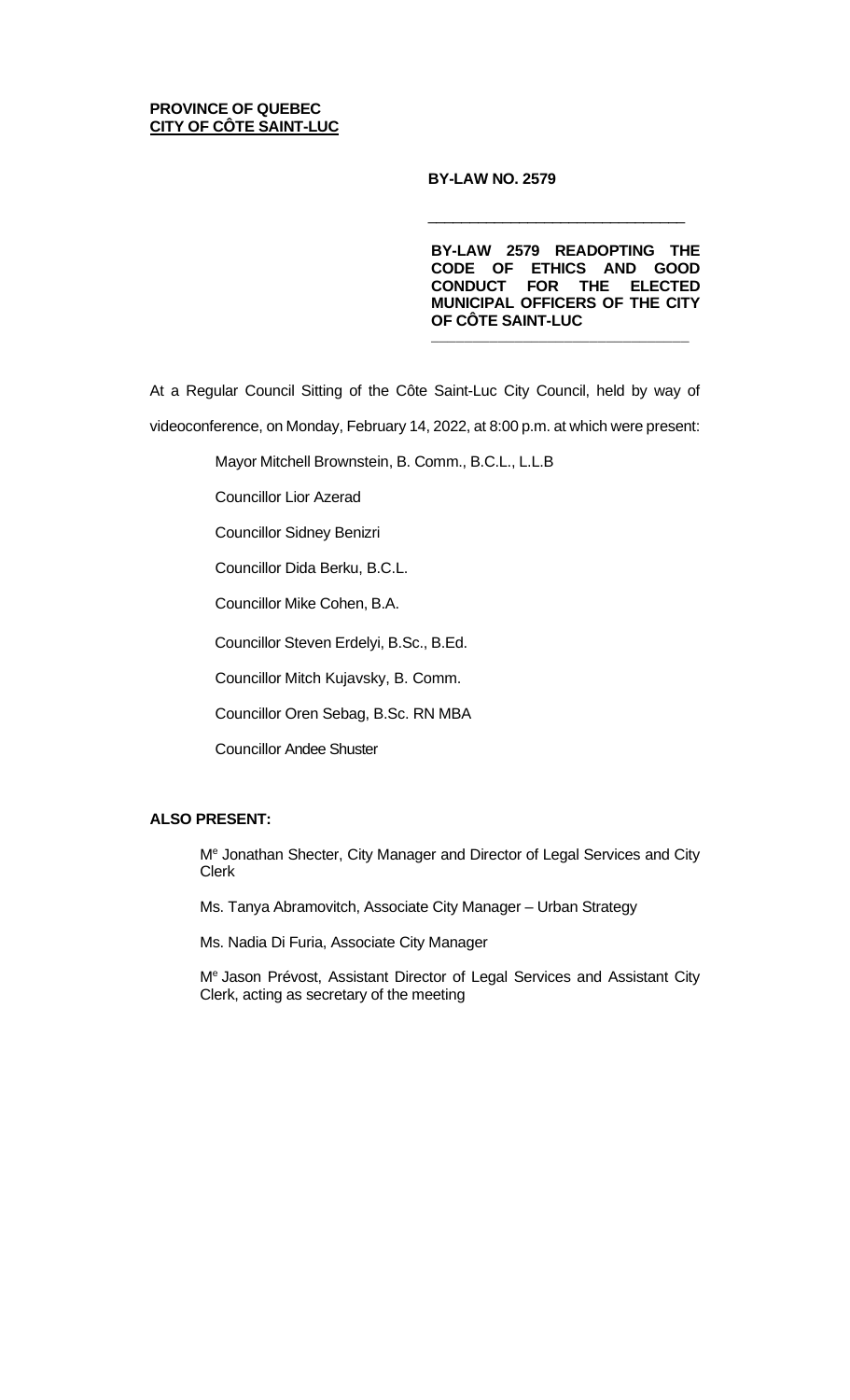| <b>WHEREAS</b> | the Municipal Ethics and Good Conduct Act ("Act"),<br>which came into force on December 2, 2010, requires<br>that every local municipality must have a code of<br>ethics and good conduct which applies to its elected<br>municipal officers;                                                                                                                                                                               |
|----------------|-----------------------------------------------------------------------------------------------------------------------------------------------------------------------------------------------------------------------------------------------------------------------------------------------------------------------------------------------------------------------------------------------------------------------------|
| <b>WHEREAS</b> | the City of Côte Saint-Luc ("City") duly adopted its<br>Code of Ethics and Good Conduct for its Elected<br>Municipal Officers ("Code") on October 17, 2011<br>under By-Law no. 2352;                                                                                                                                                                                                                                        |
| <b>WHEREAS</b> | on January 20, 2014 the City readopted the Code after<br>the general elections held on November 3, 2013 under<br>By-Law no. 2424;                                                                                                                                                                                                                                                                                           |
| <b>WHEREAS</b> | as required by Bill $83 - An$ Act to amend various<br>municipal - related legislative provisions concerning<br>such matters as political financing, on September 12,<br>2016 the City adopted By-Law 2424-1 amending By-<br>Law no. 2424;                                                                                                                                                                                   |
| <b>WHEREAS</b> | on January 14, 2018 the City readopted the Code after<br>the general elections held on November 5, 2017 under<br>By-Law no. 2496;                                                                                                                                                                                                                                                                                           |
| <b>WHEREAS</b> | in conformity with the Act as amended on May 1,<br>2019, the City was required to review its Code to<br>ensure conformity;                                                                                                                                                                                                                                                                                                  |
| <b>WHEREAS</b> | on July 12, 2021 the City readopted By-law 2575<br>under the same title to ensure conformity and added<br>enforcement of prohibiting psychological<br>the<br>harassment and encouraging civility in the workplace<br>in order to adhere to Bill 49 - An Act to amend the Act<br>respecting elections and referendums in<br>municipalities, the Municipal Ethics and Good<br>Conduct Act and various legislative provisions; |
| <b>WHEREAS</b> | on November 5, 2021 Bill 49 became law;                                                                                                                                                                                                                                                                                                                                                                                     |
| <b>WHEREAS</b> | in conformity with the Act, the City must readopt its<br>Code within 120 days of the general election held on<br>November 7, 2021;                                                                                                                                                                                                                                                                                          |
| <b>WHEREAS</b> | the formalities contemplated by the above-mentioned<br>Act have been duly complied with; and                                                                                                                                                                                                                                                                                                                                |
| <b>WHEREAS</b> | a notice of motion has been given;                                                                                                                                                                                                                                                                                                                                                                                          |

THAT it be enacted and ordained as By-Law 2579 entitled "By-Law 2579 readopting a Code of Ethics and Good Conduct for the Elected Municipal Officers of the City of Côte Saint-Luc" as follows:

## **SECTION 1: TITLE**

The title of this Code is: "*Code of Ethics and Good Conduct for the Elected Municipal Officers of the City of Côte Saint-Luc.*"

## **SECTION 2: DEFINITIONS**

The following terms in this Code shall have the following meaning:

**"Act"** means the *Municipal Ethics and Good Conduct Act* pursuant to which this Code was adopted by the City.

**"Benefit"** means an actual or promised gift, donation, travel, hospitality, gratuity,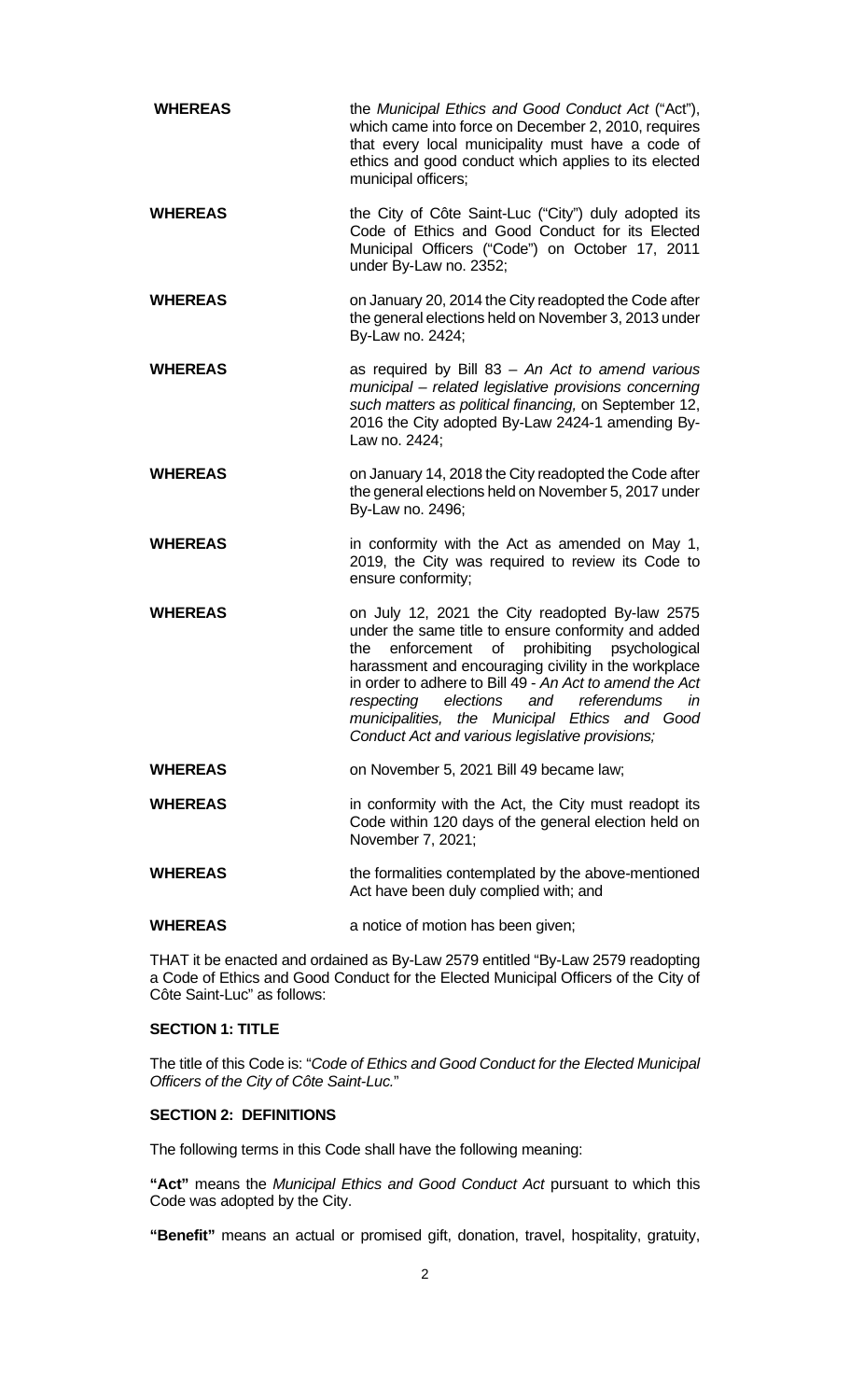favour, loan, service, benefit, compensation, remuneration, advance, commission, award, amount of money, profit, indemnity, discount, or retribution.

**"City"** means the City of Côte Saint-Luc.

"**City Affiliates**" collectively means, as the context requires, the City customers, the City suppliers and the donors and sponsors of the City.

"**City Clerk**" means the city clerk employed as such by the City and includes the assistant city clerk and, where the foregoing persons are unavailable, the City treasurer.

"**City Contract**" means a contract entered into by the City.

"**City Property**" means the Property belonging to the City.

"**City Treasurer**" means the treasurer employed as such by the City and includes the assistant treasurer.

"**Civility in the workplace**" means an overall attitude and sensitivity that favors communication, dialogue, and co-operation between members of Council, Employees, and City Affiliates, as well as participating in the promotion and maintenance of a climate and work environment that is healthy, respectful, harmonious, and free of harassment. Civility in the workplace includes a safe workplace which nurtures respect, creativity, allegiance, commitment, and productivity.

**"Code"** means this *Code of Ethics and Good Conduct for the Elected Municipal Officers of the City of Côte Saint-Luc* adopted by the City, as revised from time to time.

**"Commission"** means the *Commission municipale du Québec* appointed pursuant to an *Act respecting the Commission municipale* (R.S.Q., c. C-35).

**"Complainant"** shall have the meaning ascribed in Section 9 hereof.

**"Complaint"** shall have the meaning ascribed in Section 9 hereof.

"**Confidential / Privileged Information**" means information that cannot be obtained under the *Act respecting access to documents held by public bodies and the protection of personal information* (R.S.Q., c. A-2.1) and an *Act respecting the Barreau de Quebec*, CQLR c-B-1 or any private information protected under the *Quebec Charter of Human Rights and Freedoms* or any information that is proprietary in nature and not generally available to the public.

**"Conflict of Interest"** means the presence of an interest that is direct or indirect, pecuniary or non-pecuniary, that is purely private in nature, known to a Council Member sufficient to impair his independence of judgement in carrying out the duties of his Office including, without limitation, the taking of a decision or vote in respect of a City by-law or resolution, or the granting of a City Contract to a particular supplier of the City.

**"Contract"** means any oral or written contract between two or more other persons where there is an exchange of monetary and/or non-monetary consideration and obligations, including a payment requisition, purchase order, private contract, or tender in connection with the sale-purchase, rental, subscription, license or other supply of Property. A Contract may include a City Contract.

**"Council"** means, collectively, all the officials duly elected to sit on the City council, including the Mayor and the City Councillors.

**"Council Member"** means an individual member of Council.

**"Disclosure Statement"** shall have the meaning ascribed in Section 8 hereof.

**"***Elections and Referendums Act***"** shall mean the *Act respecting elections and referendums in municipalities* (R.S.Q., c. E-2.2).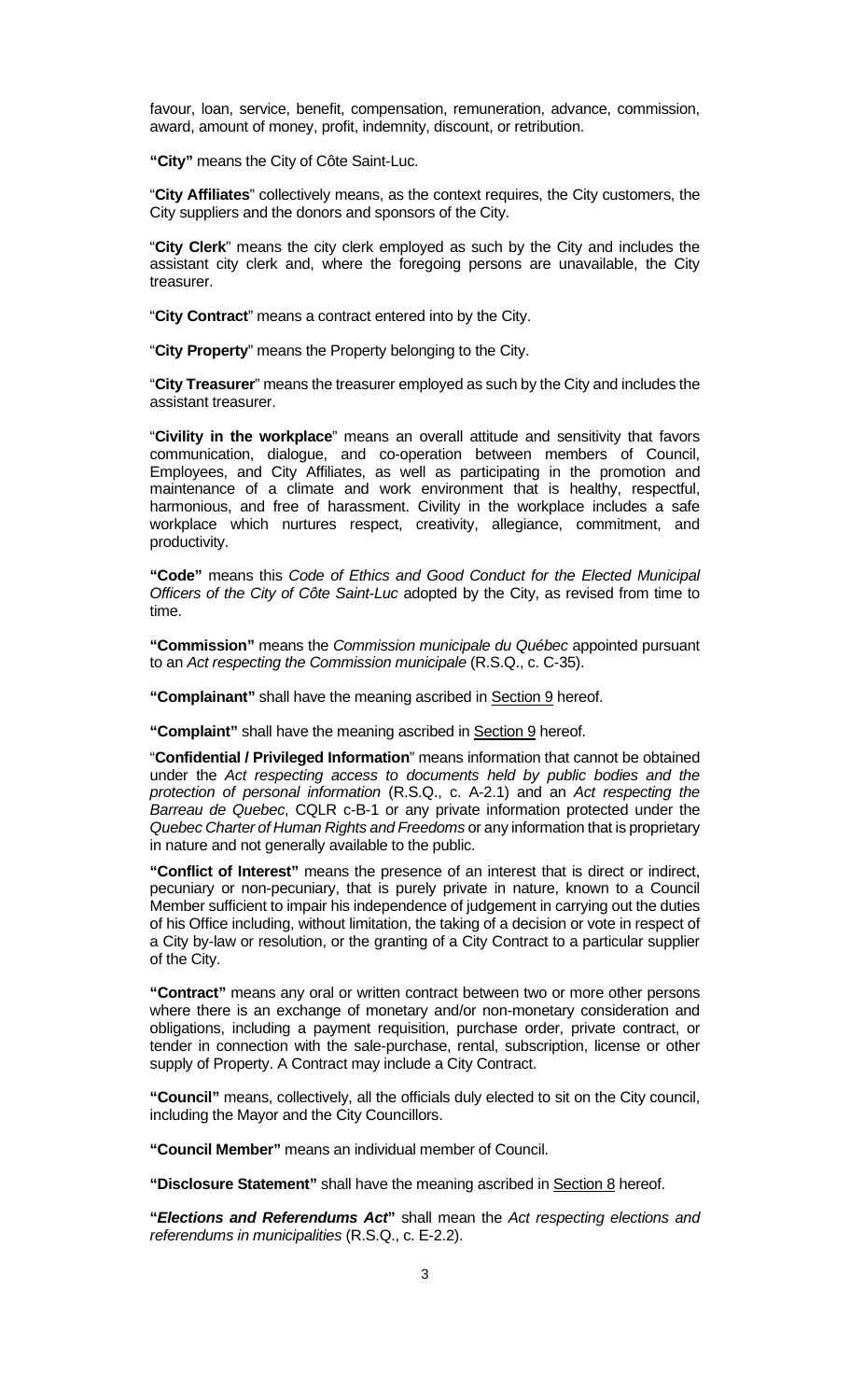**"Interest"** means a direct or indirect pecuniary interest that is purely private in nature.

**"Legal Person"** means a company (or corporation), partnership, legal trust and such other non-individuals as recognized under Quebec and Canadian laws to the extent that each may apply.

**"Minister"** means the Minister of Municipal Affairs and Habitation responsible for the administration of the Act.

**"Office"** or **"Duties of Office"** or **"Duties"** means the office of city council or the exercise of a Council Member's duties, whether on Council, on a commission, committee, or other public or municipal body, in which he participates, gives advice, or makes or influences decisions by reason of his office as Council Member.

**"Post-Term"** means the period of 12 months following the end of a Council Member's Term.

**"Privileged Information"** means information that cannot be obtained under the *Act respecting access to documents held by public bodies and the protection of personal information* (R.S.Q., c. A-2.1).

**"Program"** means a professional development program on municipal ethics and good conduct.

**"Property"** means property that is movable or immovable, tangible, or intangible, including goods, products, services, resources, materials, supplies, equipment, devices, sums of money and intellectual property.

**"Psychological Harassment"** as defined in the *Act respecting labour standards*, CQLR c N-1.1, means vexatious / unwanted behavior that manifests itself in the form of conduct, verbal comments, actions or gestures generally characterized by the following four (non-cumulative) criteria:

- 1) the behaviors are repetitive;
- 2) they are hostile or unwanted;
- 3) they affect the person's dignity or psychological integrity; and
- 4) they result in a harmful work environment."

A single serious incidence of such behavior that has a lasting harmful effect on an employee may also constitute psychological harassment.

"**Term**" means the current term of a Council Member who has been elected as a representative of the City following a duly called public municipal election involving the City.

## **SECTION 3: INTERPRETATION**

**Gender:** The masculine, feminine and neuter genders used in this Code shall include the other gender(s) where appropriate in the context.

**Number:** The singular in this Code shall include the plural and *vice versa* where appropriate in the context.

#### **SECTION 4: SCOPE AND APPLICATION**

This Code applies to every Council Member of the City.

## **SECTION 5: PURPOSE AND OBJECTIVES OF THIS CODE**

The City hereby readopts this Code as a statement of its ethical values to which a Council Member must espouse, and as a guideline for the conduct of its Council Members in connection with their Duties of Office during the Term and where indicated, Post-Term.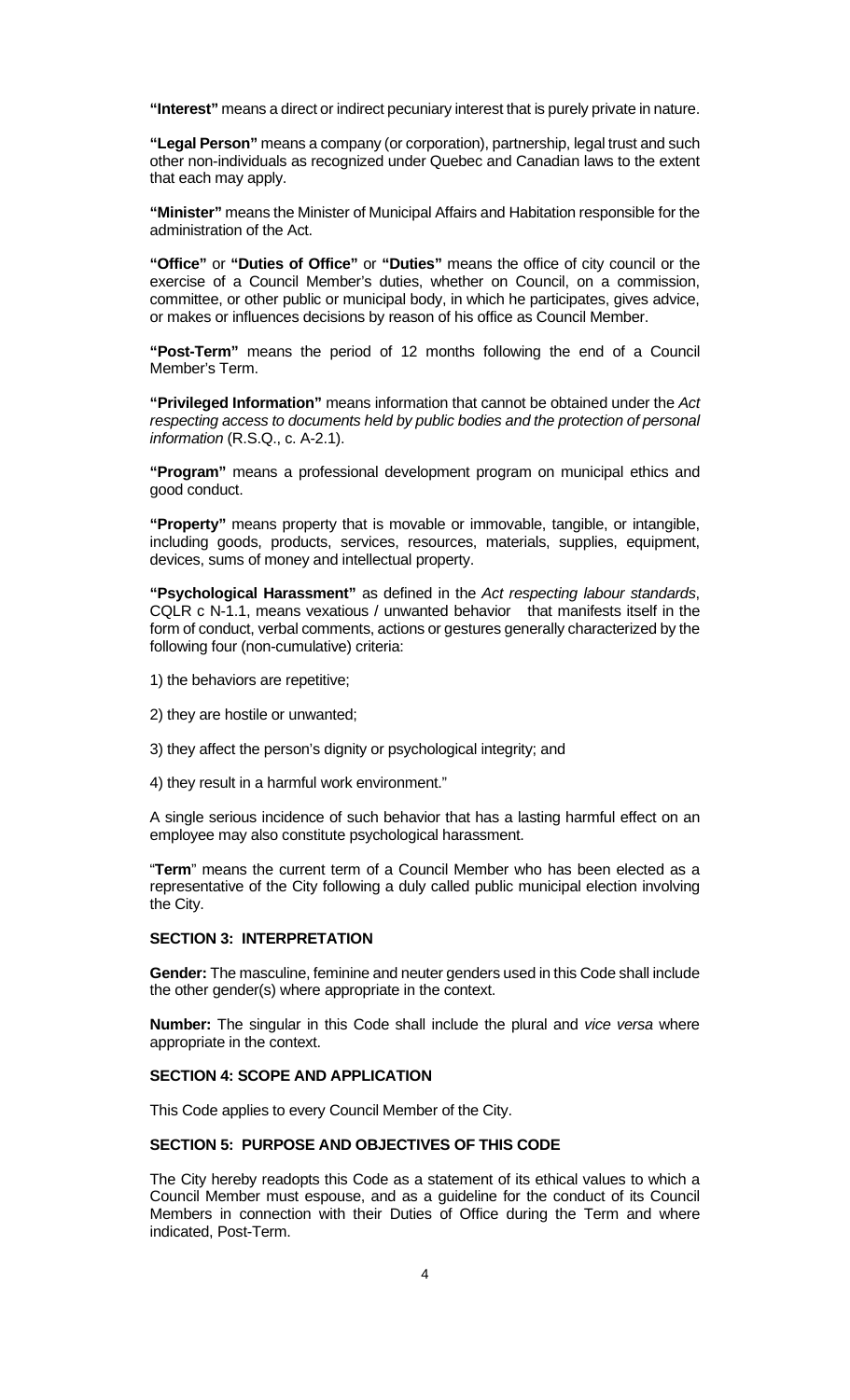The purpose and objectives of the present Code are as follows:

- 1) to prioritize and ensure adherence to the values of the City as described in section 6 on which the Council Members base their decisions, and contribute toward a better understanding of the values of the City;
- 2) to establish rules of conduct and standards of behavior that promote the integration of these values in the general conduct of Council Members towards each other, Employees, City Affiliates and in the decision-making process of Council Members;
- 3) to prevent any situation or ethical conflicts in which Council Members' private interest might impair their independence of judgment in the course of their official duties, and if they arise, help solve them effectively and with discernment; and
- 4) to ensure measures to enforce this Code are applied in case of breach of conduct and apply remedial measures to ethical violations.

#### **SECTION 6: VALUES**

Council Members shall use the following values to guide their conduct. While doing so, Council Member shall uphold and promote the equality of the English and French language within the City.

## **Integrity:**

Every Council Member shall uphold honesty, diligence, and justice.

Council Members will conduct themselves in ways that maintain public confidence in the Office to which they have been elected, focus on issues rather than personalities, and avoid aggressive, offensive or abusive conduct.

## **Prudence in the pursuit of public interest:**

Council Members shall assume the responsibilities related to their mission of serving the public interest. In the accomplishment of their mission, Council Member shall act with prudence, professionalism, vigilance, and reasonable judgement.

## **Civility in the workplace and respect between Council Members, Employees and City Affiliates:**

Council Members shall promote respect in their professional relationships. Council Members are entitled to the right to deference and respect and shall act with reciprocal respect towards all individuals with whom they deal with in the context of their duties including other Council Members, Employees and City Affiliates.

Mutual respect and cooperation are required to achieve the Council's goals and implement the Council's strategic priorities through the work of Council and Employees.

Council Members shall be respectful of the role of Employees and make decisions based on political neutrality and objectivity and without undue influence.

Council shall show respect for the professional capacities of the Employees of the City and shall not injure the professional or ethical reputation of said Employees.

#### **Honor attached to the Office of Council Members:**

Council Members shall preserve the honor attached to their Office, which presupposes the continuous application of the three preceding values: integrity, prudence, and civility in the workplace.

#### **SECTION 7: RULES OF CONDUCT**

7.1. The provisions of this Code are intended to guide the conduct of Council Members during the Term in connection with their Duties of Office and aim to prevent: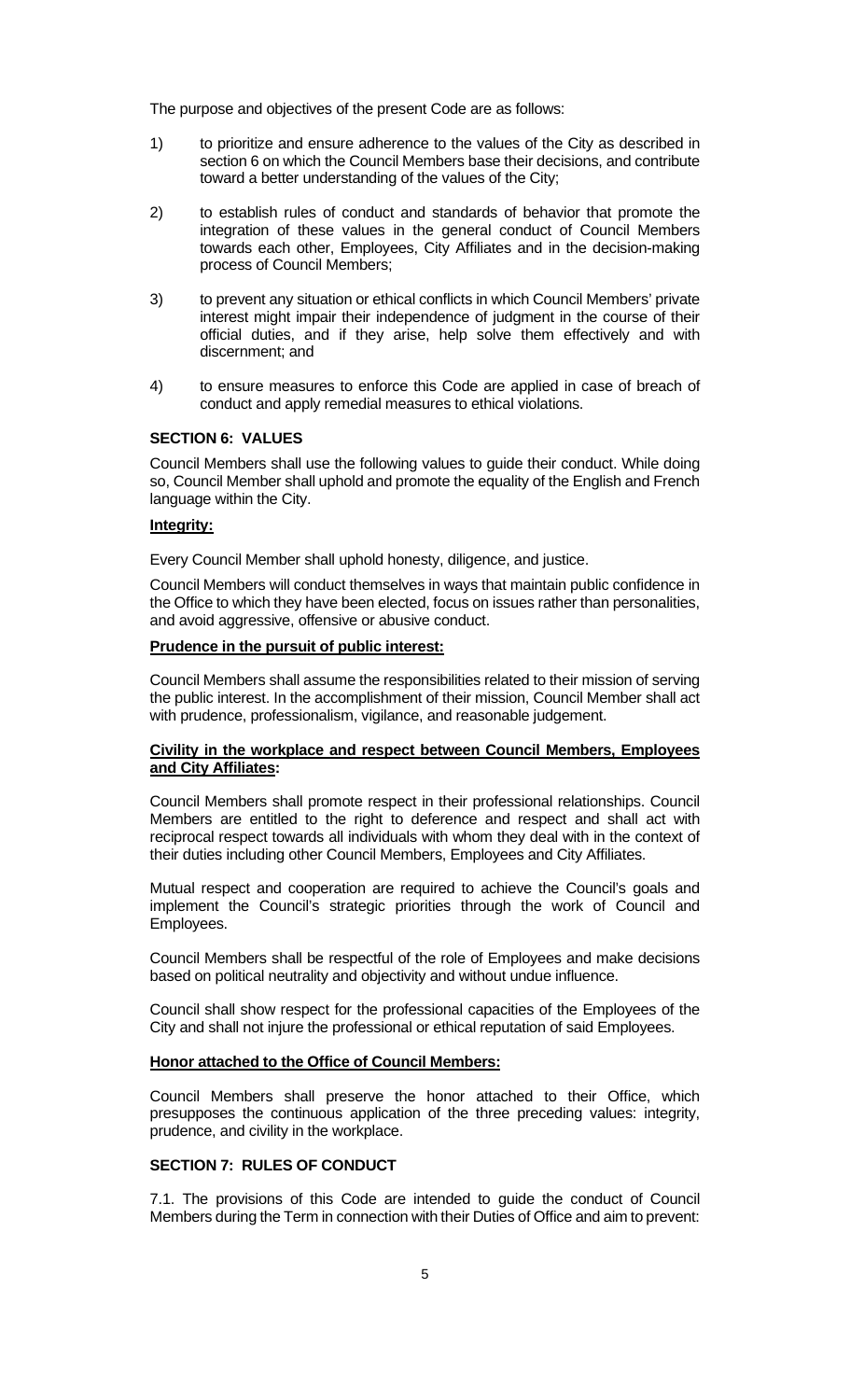- (a) any situation where the Interest of a Council Member might impair his independence of judgment in carrying out his Duties and thereby creates for that Council Member a Conflict of Interest;
- (b) any situation that would be contrary to sections 304 and 361 of *An Act respecting elections and referendums in municipalities (CQLR c. E-2.2)*;
- (c) any situation that allows for favoritism, embezzlement, breach of trust, or other misconduct by a Council Member towards other Council Members, Employees and City Affiliates; and
- (d) any situation that allows for a Council member to violate the value of Civility in the Workplace.

7.2 This Code is not intended to govern the conduct of Council Members in minute detail or to stipulate or resolve every situation where a question of a Council Member's ethics may arise as this would be impossible to achieve. Rather, this Code establishes useful guidelines for its elected municipal officers, thereby demonstrating the City's confidence in the judgement and sense of responsibility of Council in its ongoing application of ethical standards and conduct.

7.3 The City believes that its Council Members possess the skills and attributes required to adequately perform their official Duties in the pursuit of the public interest of the City and encourages only those persons with such skills and attributes to seek elected Office with the City. Failure to act ethically, even if not expressly mentioned in this Code, may subject a Council Member to the sanctions referred to in Section 10.

7.4 While reference is made in this Code to other applicable legislation, this is not meant to be exhaustive. Other provisions of law or regulation may apply to elected municipal officers and their conduct including, without limitation, the *Cities and Towns Act* (R.S.Q., c. C-19), other provisions of the *Elections and Referendums Act*, the *Lobbying Transparency and Ethics Act* (R.S.Q., c. T-11.011), the *Civil Code* (L.Q 1991, c. 64) and the *Criminal Code* (R.S.C. 1985, c. C-46).

7.5 Every Council Member is responsible for familiarizing himself with the same and complying therewith. The provisions of this Code are furthermore not intended to constitute a legal opinion or advice, or an interpretation of the laws applicable to Council.

## **7.6 CONFLICT OF INTEREST**

- a) Council members are prohibited from acting, or attempting to act, or omitting to act, in the course of their official Duties, to further their private interest or improperly further the interest of any other person or persons.
- b) Council Members are prohibited from using their position to influence or attempt to influence another person's decisions to further their private interest or improperly further the interest of any other person or persons.
- c) However, Council Members are not considered to have violated this section when they benefit from the exceptions mentioned in section h) of section 7.6.
- d) Council Members are prohibited from soliciting, eliciting, accepting, or receiving any benefit, whether for themselves or for another person or persons, in exchange for taking a position on a matter that may be brought before the Council, a committee or a commission on which the Council Member sits.
- e) Council Members are prohibited from accepting a Benefit, whatever its value, that might impair their independence of judgment in the course of their official duties, or otherwise compromise their integrity.
- f) If a Council Member receives any gift, mark of hospitality or other benefit that is not of a purely private nature or not prohibited under section 7, but that exceeds \$200 in value, he must file a written Disclosure Statement with the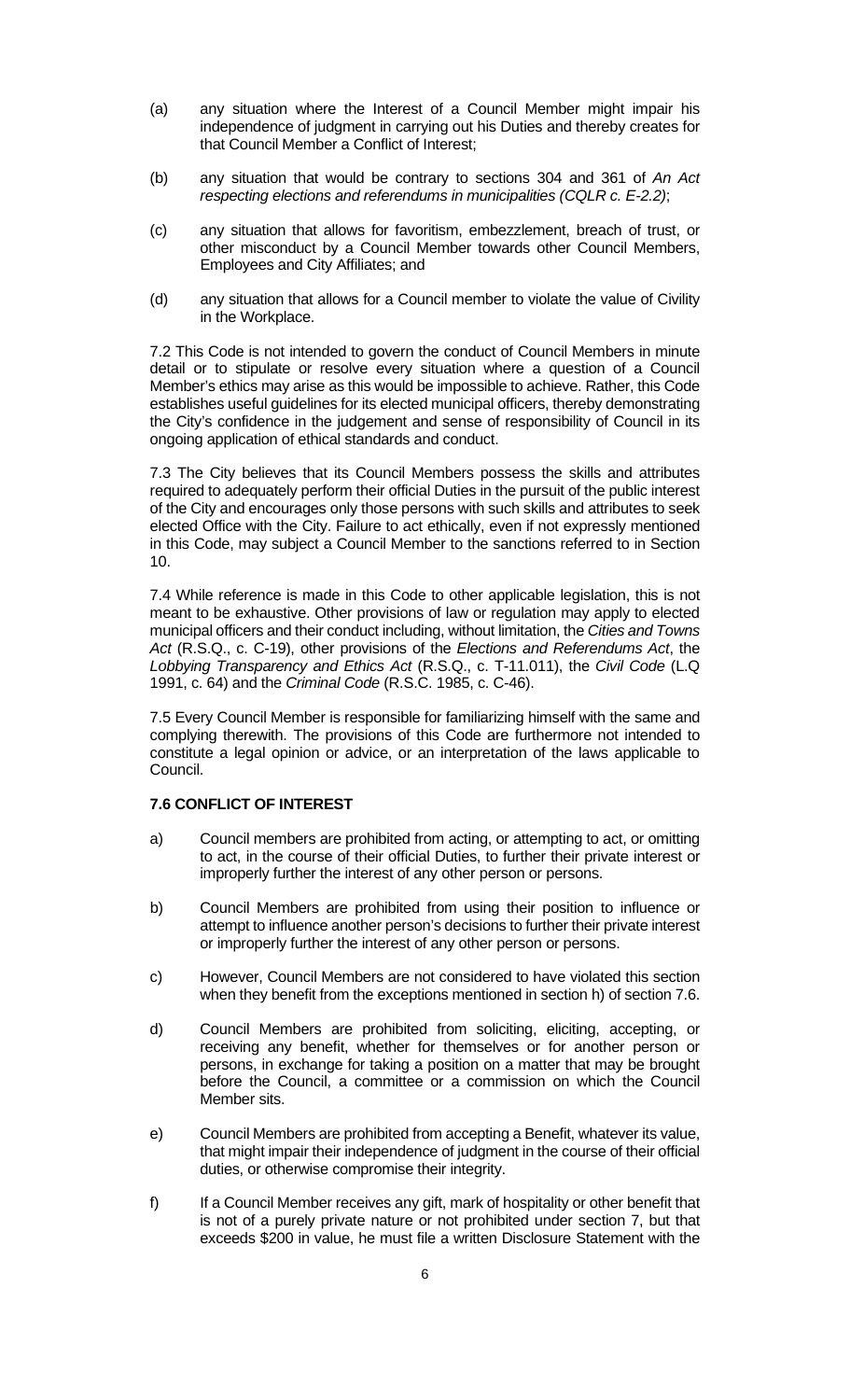City Clerk within 30 days of receiving the benefit. The Disclosure Statement must contain an accurate description of the gift, mark of hospitality or benefits received, and state the name of the donor, the date, and the circumstances under which it was received. The City Clerk shall keep a public register of these disclosure statements.

- g) Council Members may not knowingly have a direct or indirect interest in a contract with the City or a public body.
- h) A Council Member is deemed not to have such interest if:
	- the Council Member acquires such interest as part of an inheritance or donation and renounces or disposes of it as soon as possible;
	- the Council Member's interest consists of holding shares in a company of which he is not an owner, director or senior executive, and in which he holds less than 10% of the voting stock;
	- the Council Member's interest is based on the fact that he or she is a member, director or officer of another municipal or public body within the meaning of *An Act respecting Access to documents held by public bodies* and the *Protection of personal information* (CQLR c. A-2.1), a non-profit organization, or a body of which he or she is required by law to be a member, director or officer in his or her capacity as a member of the City Council;
	- the contract is for remunerations, allowances, reimbursement of expenses, social benefits, goods or services to which the Council Member is entitled as a condition of employment associated with his or her office in the City;
	- the contract is for the Council Member's appointment to an official post or employment which the Council Member is eligible to hold without prejudice to his or her office;
	- the contract is for the delivery of general services provided by the City;
	- the contract is for the sale or rental of an immovable on non-preferential terms;
	- the contract is in the form of bonds, notes or other public securities offered by the City, or is for the acquisition of the securities on non-preferential terms;
	- the contract is for services or goods that the Council Member is required by statute or regulation to supply or render to the City;
	- the contract is for the supply of goods by the City and was signed before the Council Member assumed office in the City, and before he or she entered as a candidate for office or was elected to office;
	- in case of force majeure, the general interest of the City requires that the contract be awarded in preference to all other offers.
- (i) A Council Member, who is present at a session when a matter arises in which he or she has a private pecuniary interest, whether directly or indirectly, must disclose the general nature of his or her interest before debate on the matter begins. Interested Council Members must also abstain from taking part in discussion or debate, voting, or attempting to influence a vote on the matter.
- (j) In a closed session, the Council Member must, in addition to the preceding, disclose the general nature of his or her interest, and then leave the session and remain absent until the matter has been debated and voted upon.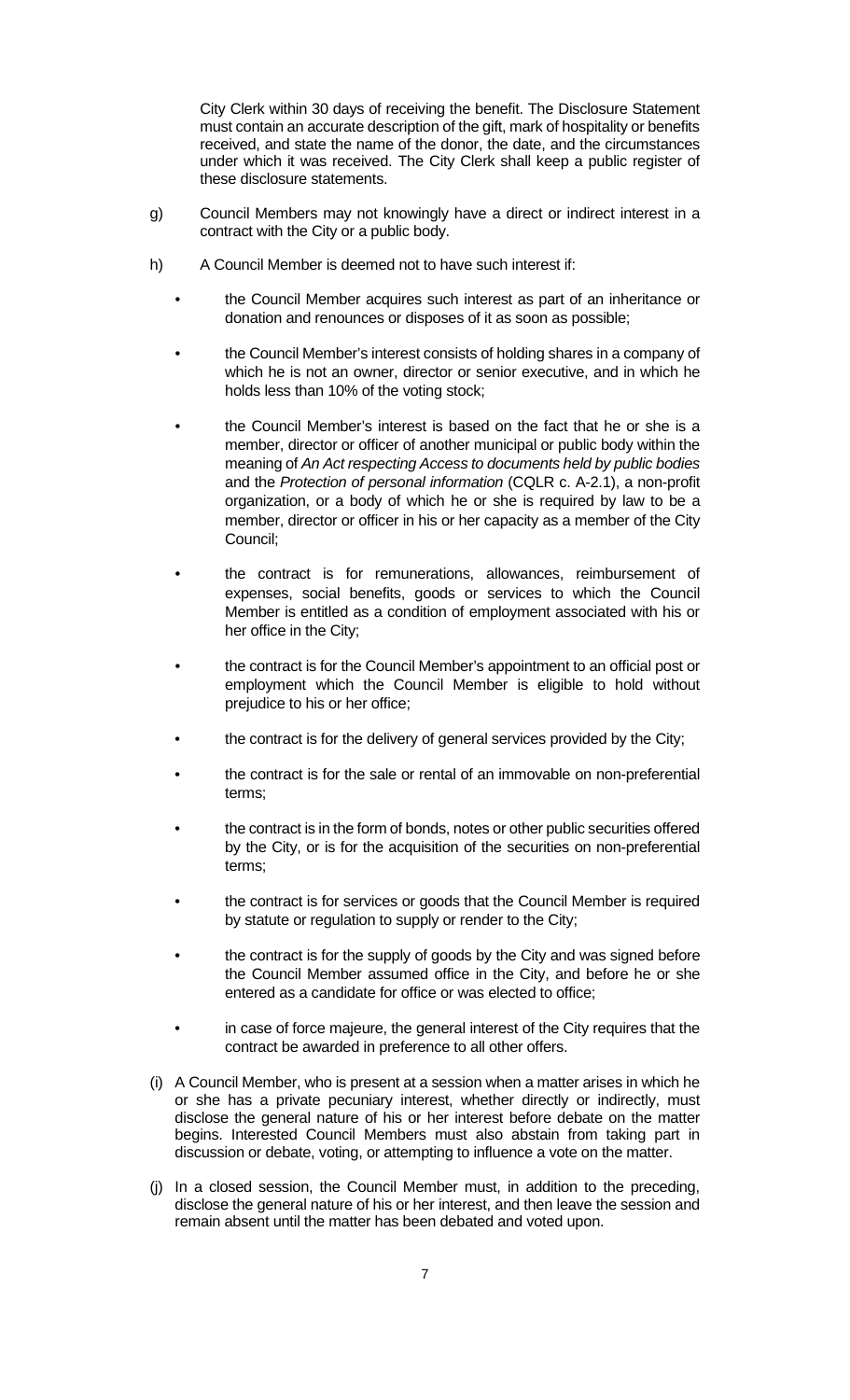- (k) If the matter on which a Council Member has a pecuniary interest is taken up during a session when the Member is absent, the Member, once he or she becomes aware that matter is under discussion, must disclose the general nature of his or her interest to the first session at which he or she is present.
- (l) This section does not apply in cases where the Council Member's interest consists of remunerations, allowances, reimbursement of expenses, social benefits, goods, or services to which the Member is entitled as a condition of employment associated with his or her office in the City.
- (m) Nor does it apply in a case where a Council Member's interest is so small that the Council Member cannot reasonably be expected to be influenced by it.

## **7.7 USE OF CITY RESOURCES**

Council Members are prohibited from using the resources of the City for personal use or for purposes other than activities related to their Duties.

This prohibition does not apply when a Member uses a resource generally available to citizens and does so on non-preferential terms.

### **7.8 USE OR COMMUNICATION OF CONFIDENTIAL INFORMATION**

Council Members must respect the Confidentiality of information not generally available to the public but which they have obtained in the course of their Duties. This confidentiality applies both during and after their Term of office, and they are further prohibited from using or communicating, or attempting to use or communicate, such information to further their private interests or those of another person or persons.

## **7.9 CIVILITY IN THE WORKPLACE**

Council Members are prohibited from behaving in a manner that is inconsistent with Civility in the workplace as defined in this Code towards the Council, Employees, and City Affiliates by using hurtful, vexatious, denigrating, contemptuous or intimidating language, writings, or gestures.

#### **7.10 BREACH OF TRUST AND EMBEZZLEMENT**

Council Members are prohibited from committing fraud, embezzlement, theft, or breach of trust and diverting goods belonging to the City for their private use or use by a third party.

#### **7.11 ANNOUNCEMENT DURING A POLITICAL FINANCING ACTIVITY**

Council Members are prohibited from making any announcement, during a political financing activity, of the completion of a project, the conclusion of a contract or the awarding of a subsidy by the City, unless a final decision regarding this project, contract or subsidy has been made by the competent authority of the municipality.

### **7.12 AFTER TERM OF OFFICE**

During the 12 months after the end of Council Members' respective Terms of office, they are prohibited from:

- (a) serving as a director, officer, or senior executive of a corporation, or hold employment or any other position to obtain undue benefit for themselves or another person, based on their previous office as Members of the City Council;
- (b) using or communicating, or attempting to use or communicate, Privileged Information to improperly further his Interests or the Interests of another person;
- (c) being in a situation that would be contrary to sections 304 and 361 of *An Act respecting elections and referendums in municipalities* (CQLR c. E-2.2); and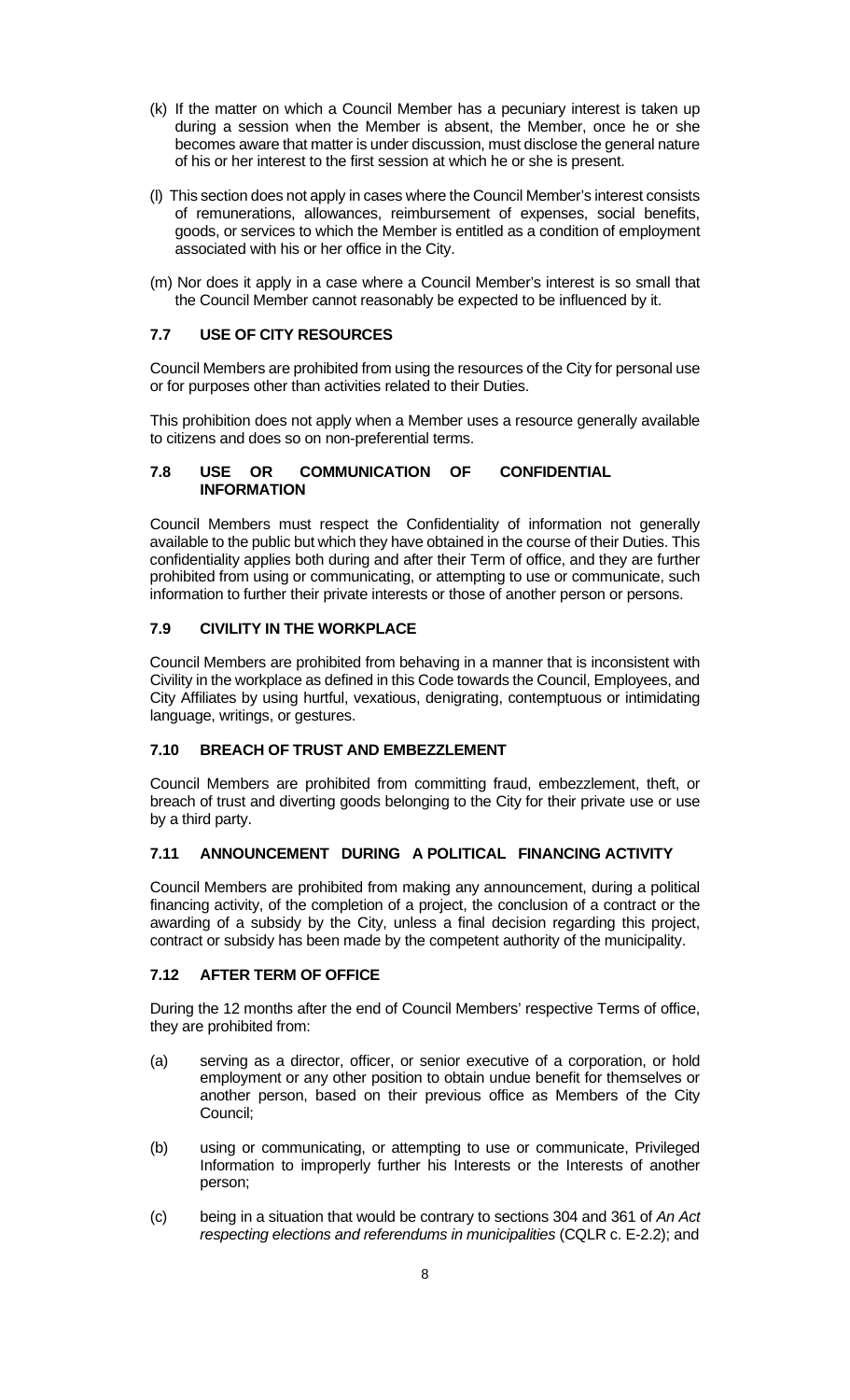(d) being in a situation that allows for favoritism, embezzlement, breach of trust, or other misconduct by a Council Member towards other Council Members, Employees and City Affiliates.

#### **SECTION 8: BENEFITS/ DECLARATION OF INTEREST AND ABSTENTION**

8.1. Within 30 days of a Council Member receiving a Benefit that is not purely or primarily of a private nature and whose value exceeds \$200, the Benefit shall be declared in a public register by the Council Member as follows: the Council Member shall make, date and sign, on the standard form mentioned below, a written Disclosure Statement, delivered to the City Clerk, setting out the name of the donor, a description of the Benefit, the date on which the Benefit was received and the circumstances in which the Benefit was received ("**Disclosure Statement**").

The City Clerk shall:

- (a) create a standard form of Disclosure Statement for convenient and standardized informational purposes; and
- (b) maintain a public register containing all of the Disclosure Statements delivered by Council.
- 8.2. The City Clerk shall, during the last regular public meeting in December of each year, table an extract from such register containing the Disclosure Statements filed since the preceding December.
- 8.3 In compliance with Section 361 of the *Elections and Referendums Act*, a Council Member who is present at a public council meeting or otherwise involving his Office when a matter in which he has a direct or indirect Interest is under consideration, shall disclose the general nature of his Interest before the discussions and vote during a public meeting, and abstain from participating in them and from attempting to influence the vote on that matter.

The previous paragraph also applies to a sitting of any board, committee, or commission of the municipality or of a municipal body of which the Council Member is a member.

- 8.4 In a private meeting, in addition to complying with the requirements of the previous paragraph, the Council Member shall, after disclosing the general nature of his Interest, leave the meeting while the matter is being discussed and voted on. If the Council Member is not present at such a meeting (public or private), the Council Member shall disclose the general nature of his Interest at the next possible meeting attended by the Council Member after becoming aware of that fact.
- 8.5 This section shall not apply where the Interest: (a) relates to the conditions of employment of the Council Member in connection with his Office, or (b) is so minor that the Council Member could not reasonably be influenced by it.

Furthermore, in compliance with Sections 357-358 of the *Elections and Referendums Act*, within 60 days of being elected, every Council Member shall file a written declaration with Council of his pecuniary Interests in immovables and in Legal Persons likely to make transactions with the City or any municipal body of which he is a member, without mentioning the value or extent of those Interests. The statement must include a list of the employments and administrative positions held and of the loans obtained from a person or body, other than a financial institution, on which the balance in principal and Interest is over \$2,000. Every year, within 60 days after the anniversary of the declaration of his election, every Council Member shall file an updated statement with Council.

## **SECTION 9: COMPLAINTS AND INVESTIGATION PROCEDURE**

Any person who has reasonable grounds for believing that a Council Member's conduct is in violation of this Code (the "Complainant") may, within three (3) years of the end of the Council Member's Term in which such violation took place, petition the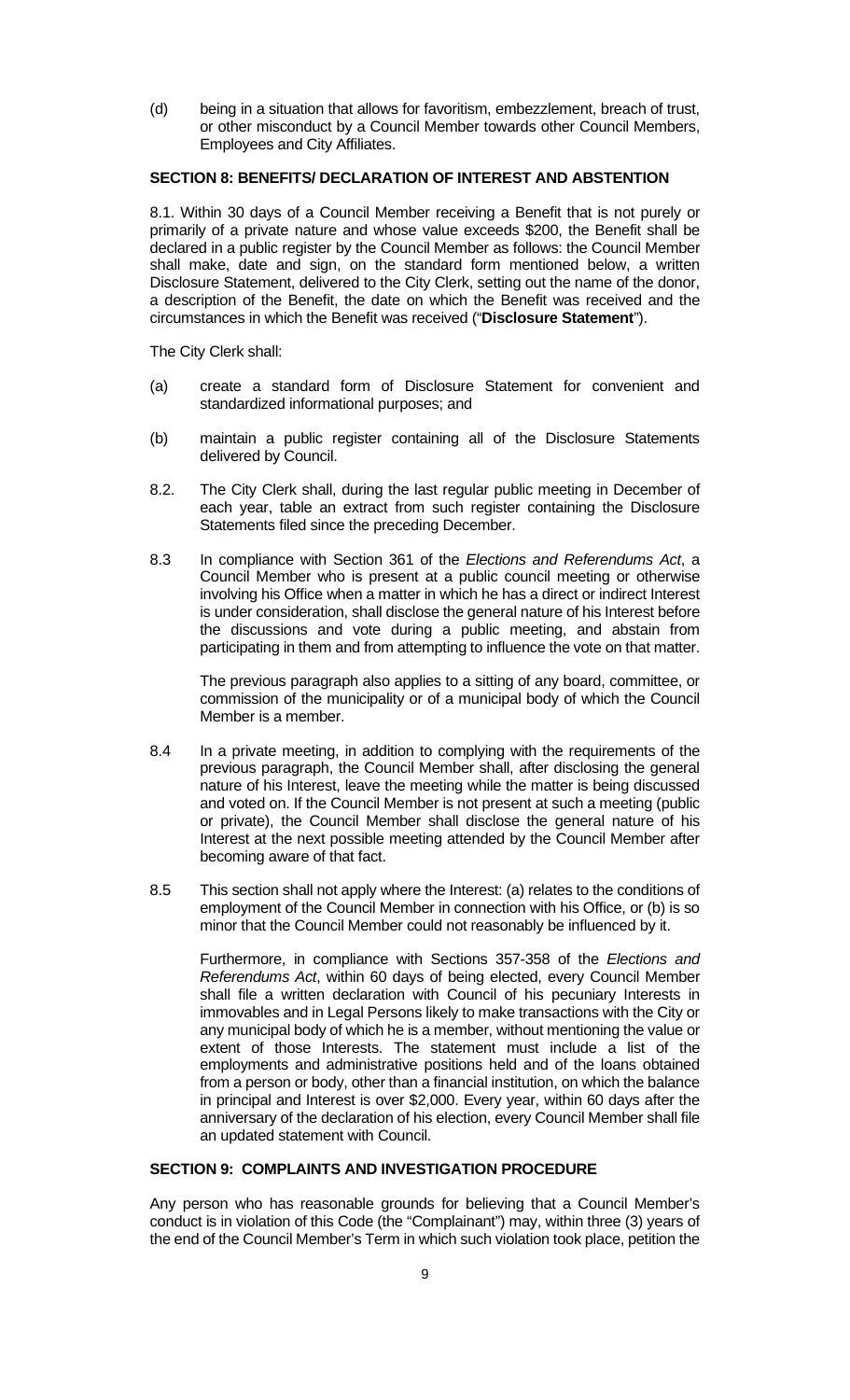Commission to examine the alleged conduct of the Council Member for a violation of this Code.

This petition shall be made by the Complainant by sending a sworn written statement setting out the name of the Council Member, the date, and a description of the alleged violation of this Code with reasons (the "Complaint"). The Complainant shall supply all necessary documentary proof in support of his sworn Complaint. The Complainant shall send a full copy of his Complaint and supporting documents to the City Clerk simultaneously with his sending of the Complaint to the Commission.

The Commission may, on its own initiative, obtain from any person information it considers necessary concerning a violation referred to in the Complaint.

The Commission may dismiss the Complaint if the Commission is of the opinion that it is frivolous, vexatious, or clearly unfounded, or if the Complainant refuses or fails to provide the Commission with any information or documents required.

The Act shall govern, inter alia, such further inquiry by the Commission, if of the opinion that the information in its possession is likely to show that a Council Member has violated an applicable rule of the Code, to determine whether such a violation has been committed. Such inquiry shall be held in camera and the Council Member shall be entitled to present a full and complete defense. The Commission shall formulate its recommendations, including whether or not a sanction is recommended against the Council Member, if he is found to have violated this Code, after taking into consideration the values of this Code, the second paragraph of Section 5 of the Act, the seriousness of the violation and the circumstances in which it occurred, including whether or not the Council Member obtained a written advisory opinion, containing reasons, from an ethics and conduct advisor listed as such on the website of the Commission *(http:// http://www.cmq.gouv.qc.ca/)* or took any other reasonable measure to comply with this Code.

The City Clerk must table the Commission's decision to Council at the first regular public meeting held after its receipt.

For additional information, an interested person should consult the Act.

#### **SECTION 10: SANCTIONS**

Subject to Section 9 hereof, a violation of a rule of this Code found by the Commission to have been committed by a Council Member may entail, in the discretion of the Commission, the imposition of the following sanction(s):

- (a) A reprimand;
- (b) The return, or refund of value, by the Council Member, within 30 days after the decision of the Commission is rendered, of any Benefit found to have been received by the Council Member;
- (c) The return, or refund of value, by the Council Member, within 30 days after the decision of the Commission is rendered, of any profit made in violation of a rule set out in this Code;
- (d) The reimbursement of the remuneration, allowances or other sums received as Council Member in connection with his Office for the period determined by the Commission;
- (e) A penalty not exceeding \$4,000.00, to be paid to the City;
- (f) The suspension of the Council Member for a period of up to 90 days; such a suspension may continue after the expiry of the Member's Term if he or she is re-elected in an election during the suspension and the latter has not expired on the day the Council Member's new Term begins.

When suspended, a Council Member may not perform any duty related to the Office of Mayor or Office of Council Member and, in particular, may not sit on any Council, committee, or commission of the City or on any other body in his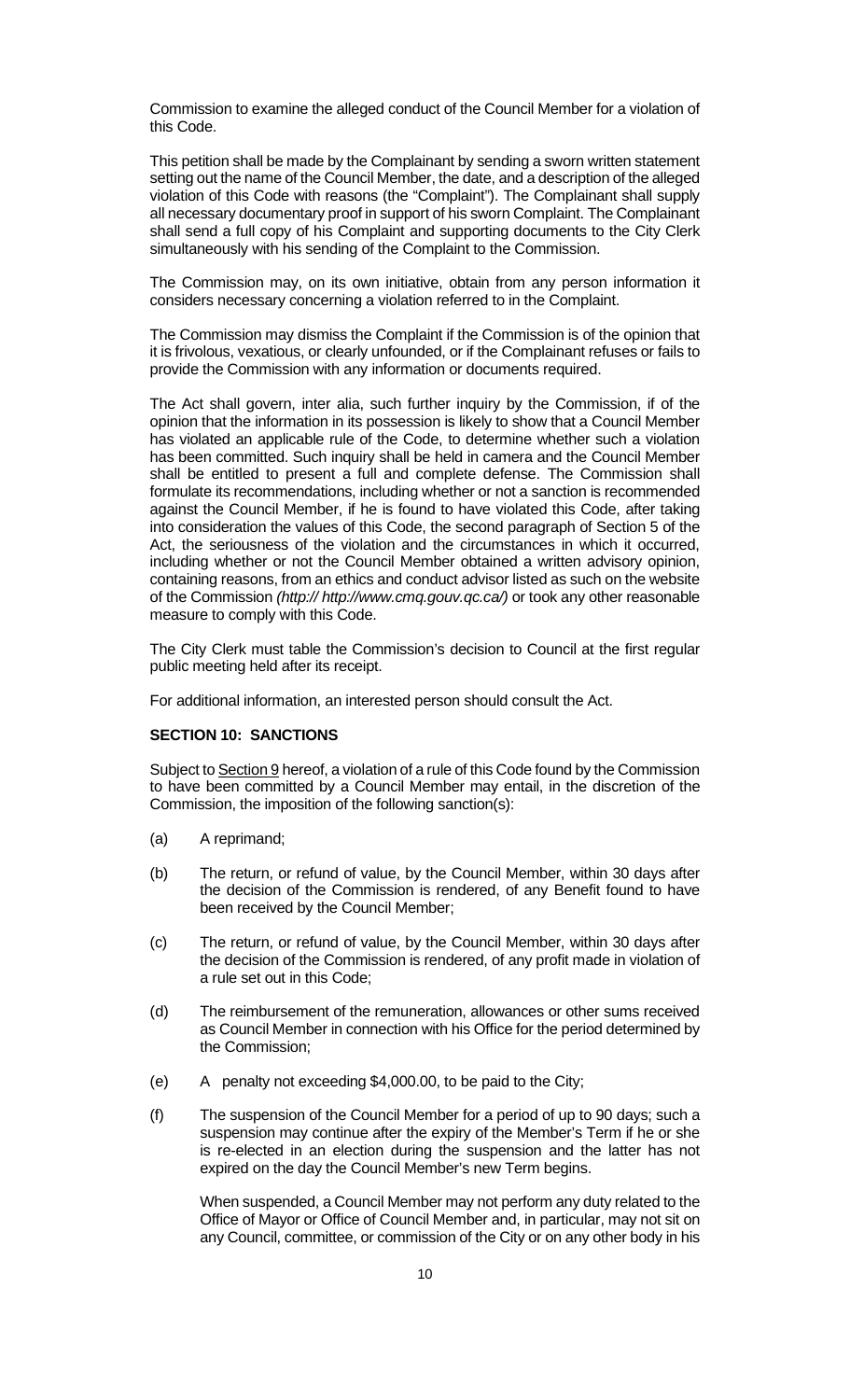or her capacity as Council Member, nor may the Council Member receive any remuneration, allowance or other sum from the City or such a body.

(g) Participation in a professional development program on municipal ethics and good conduct, at the Council Member's expense, within the time prescribed by the Commission.

Where the sanction consists in undergoing a professional development program on ethics and good conduct, the Council Member must, within 30 days after participating in such a program, report his or her participation to the Commission and to the City Clerk, who in turn reports it to the Council.

The Commission may suspend a Council Member who, without a serious reason, failed to participate in the Program within the prescribed time.

#### **SECTION 11: PROFESSIONAL DEVELOPMENT**

All Council Members must participate in a Program within 6 months from the commencement of his Term.

The Program must, *inter alia*, encourage participants to reflect on municipal ethics and adhere to the values set out in this Code, and help them acquire the competencies they need to understand and observe the rules set out in this Code.

Within 30 days after participating in such a Program, a Council Member must report his participation to the City Clerk who in turn reports it to Council.

#### **SECTION 12: PROHIBITION OF RETALIATORY MEASURES**

No retaliatory measures of any nature whatsoever, nor any pressure, will be exercised against a person who, in good faith, informs the competent authority of a suspected violation of this Code.

Any person who violates this section is deemed to have violated this Code and could be subject to the sanctions indicated in section 10.

## **SECTION 13: ADOPTION**

This Code and its revisions (see Section 14 hereof) shall be adopted pursuant to a by-law adopted at a regular public meeting of Council, according to the procedure set out below:

The adoption of this Code and its revisions shall be preceded by the tabling of a draft by-law at a public meeting of the Council by a Council Member giving the notice of motion.

After the tabling of the draft by-law, the City Clerk must, in accordance with *The Cities and Towns Act* (R.S.Q., c C-19), give a public notice containing a summary of the draft by-law and setting forth the date, time and place of the public meeting at which the by-law is to be adopted. The notice must be published no more than 7 days before the date of the public meeting.

Not later than 30 days of the adoption of this by-law, the City Clerk shall send a certified copy of the by-law to the Minister.

### **SECTION 14: REVISIONS**

Before March 1<sup>st</sup> following a general municipal election involving the City, Council must adopt a revised code to replace the Code currently in force, with or without amendments, following the procedures set out in Section 13 hereof with the necessary modifications.

Within the 30 days of the adoption of a revised Code, the City Clerk shall send a certified copy of the adopting by-law and the revised Code to the Minister.

#### **SECTION 15: REPLACEMENT AND COMING INTO FORCE**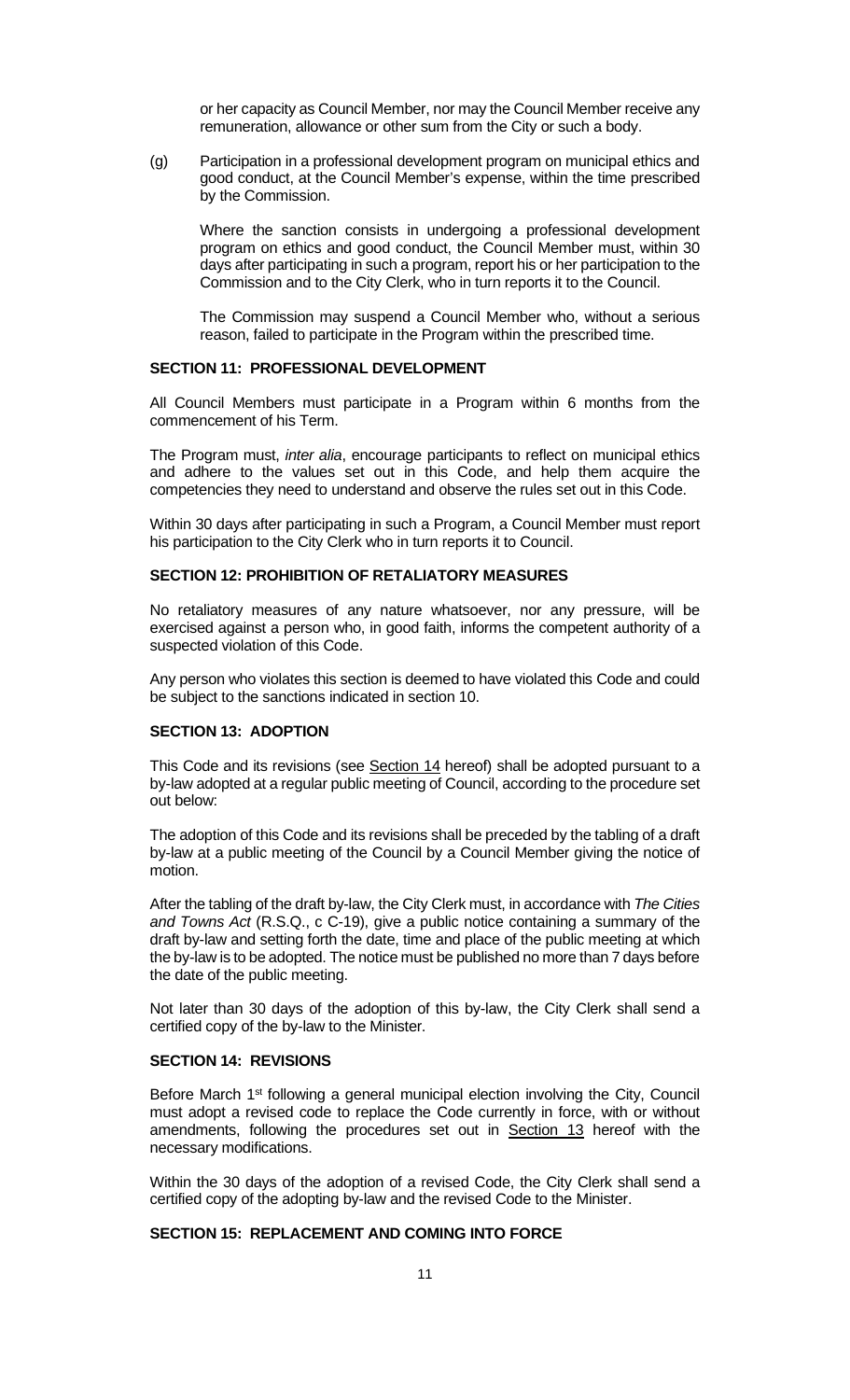This by-law replaces by-law 2575 and shall come into force according to law.

(s) Mitchell Brownstein

MITCHELL BROWNSTEIN MAYOR

\_\_\_\_\_\_\_\_\_\_\_\_\_\_\_\_\_\_\_\_\_\_\_

(s) Jason Prévost

JASON PRÉVOST ASSISTANT CITY CLERK

\_\_\_\_\_\_\_\_\_\_\_\_\_\_\_\_\_\_\_\_\_\_\_

**CERTIFIED TRUE COPY**

**JASON PRÉVOST ASSISTANT CITY CLERK**

**\_\_\_\_\_\_\_\_\_\_\_\_\_\_\_\_\_\_\_**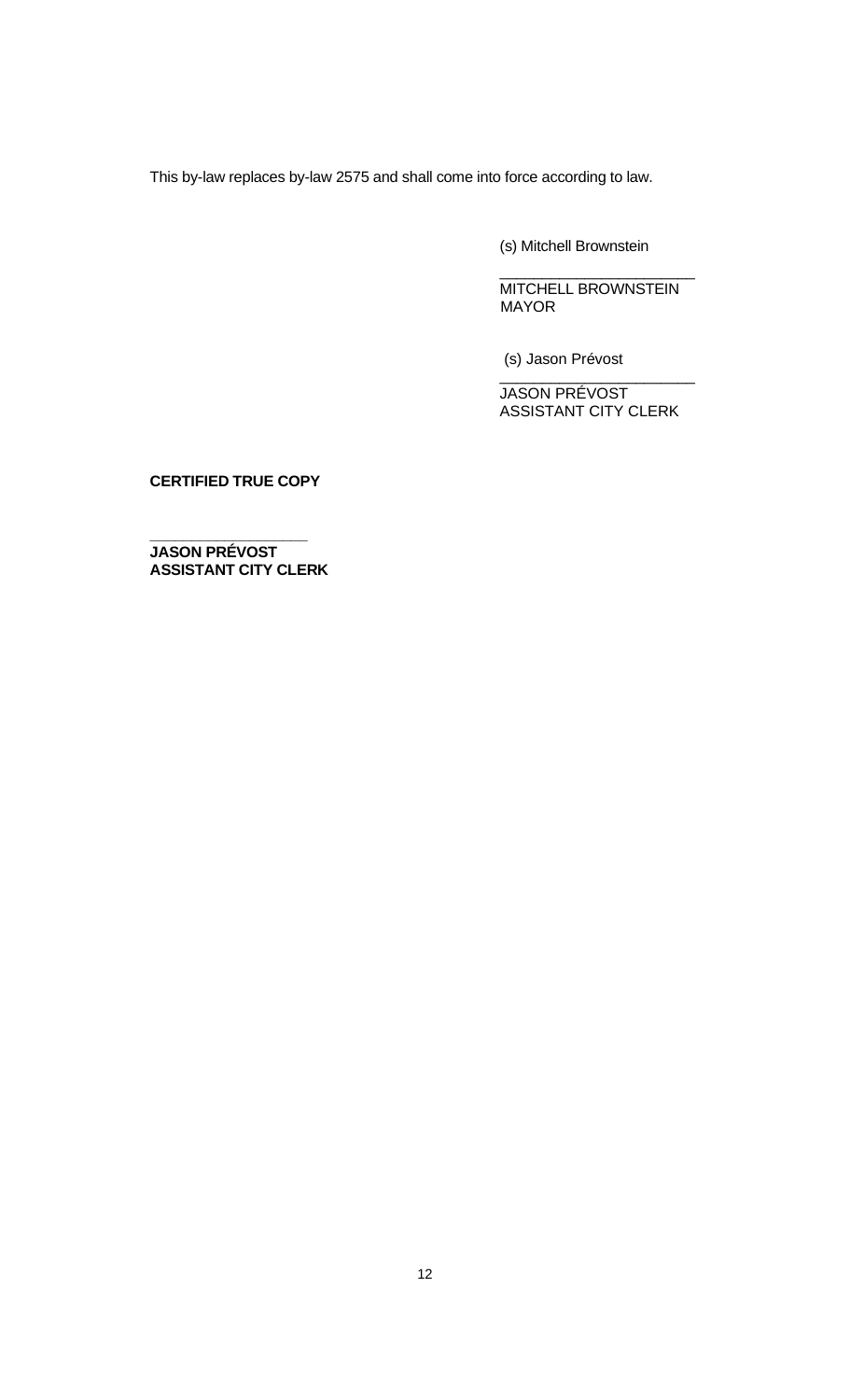#### **PUBLIC REGISTER DISCLOSURE STATEMENTS**

## **BY-LAW 2579 ENTITLED: "BY-LAW 2579 READOPTING A CODE OF ETHICS AND GOOD CONDUCT FOR THE ELECTED MUNICIPAL OFFICERS OF THE CITY OF CÔTE SAINT-LUC"**

| <b>Name</b> | <b>Address</b> | <b>Statement</b> | <b>Date</b> | <b>Circumstances in which</b><br>benefit was received |
|-------------|----------------|------------------|-------------|-------------------------------------------------------|
|             |                |                  |             |                                                       |
|             |                |                  |             |                                                       |
|             |                |                  |             |                                                       |
|             |                |                  |             |                                                       |
|             |                |                  |             |                                                       |
|             |                |                  |             |                                                       |
|             |                |                  |             |                                                       |
|             |                |                  |             |                                                       |
|             |                |                  |             |                                                       |
|             |                |                  |             |                                                       |
|             |                |                  |             |                                                       |
|             |                |                  |             |                                                       |
|             |                |                  |             |                                                       |
|             |                |                  |             |                                                       |
|             |                |                  |             |                                                       |
|             |                |                  |             |                                                       |
|             |                |                  |             |                                                       |
|             |                |                  |             |                                                       |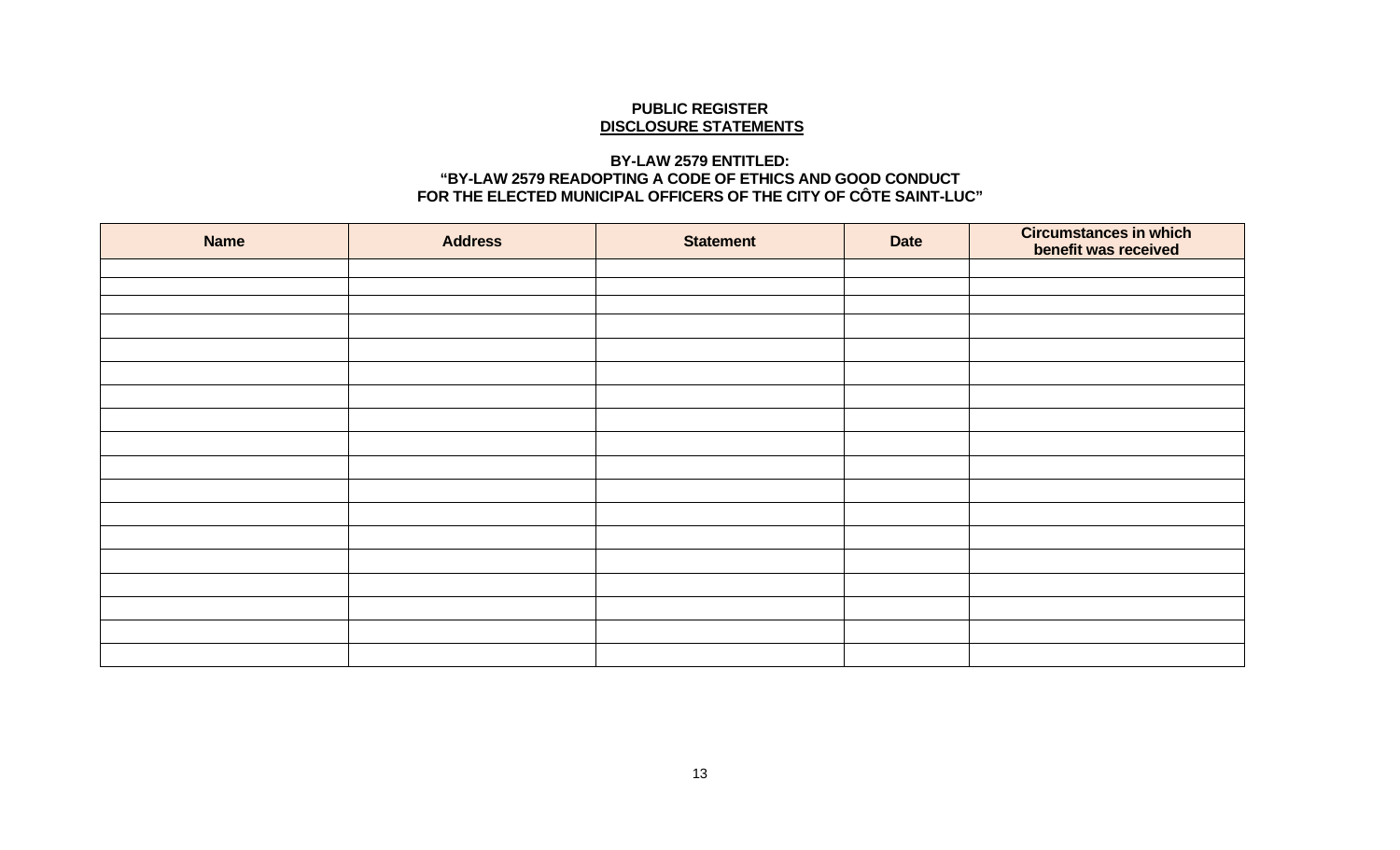# **DISCLOSURE STATEMENT**

I, \_\_\_\_\_\_\_\_\_\_\_\_\_\_\_\_\_\_\_\_\_\_\_\_\_\_\_\_\_\_\_\_ hereby disclose that I have received a benefit pursuant to By-law 2579 entitled: "By-law 2579 readopting a Code of Ethics and Good Conduct for the Elected Municipal Officers of the City of Côte Saint-Luc" as outlined below:

| Name of donor:          |  |
|-------------------------|--|
| Description of benefit: |  |
| Date benefit received:  |  |
| Circumstances:          |  |

 $\_$ Name and date